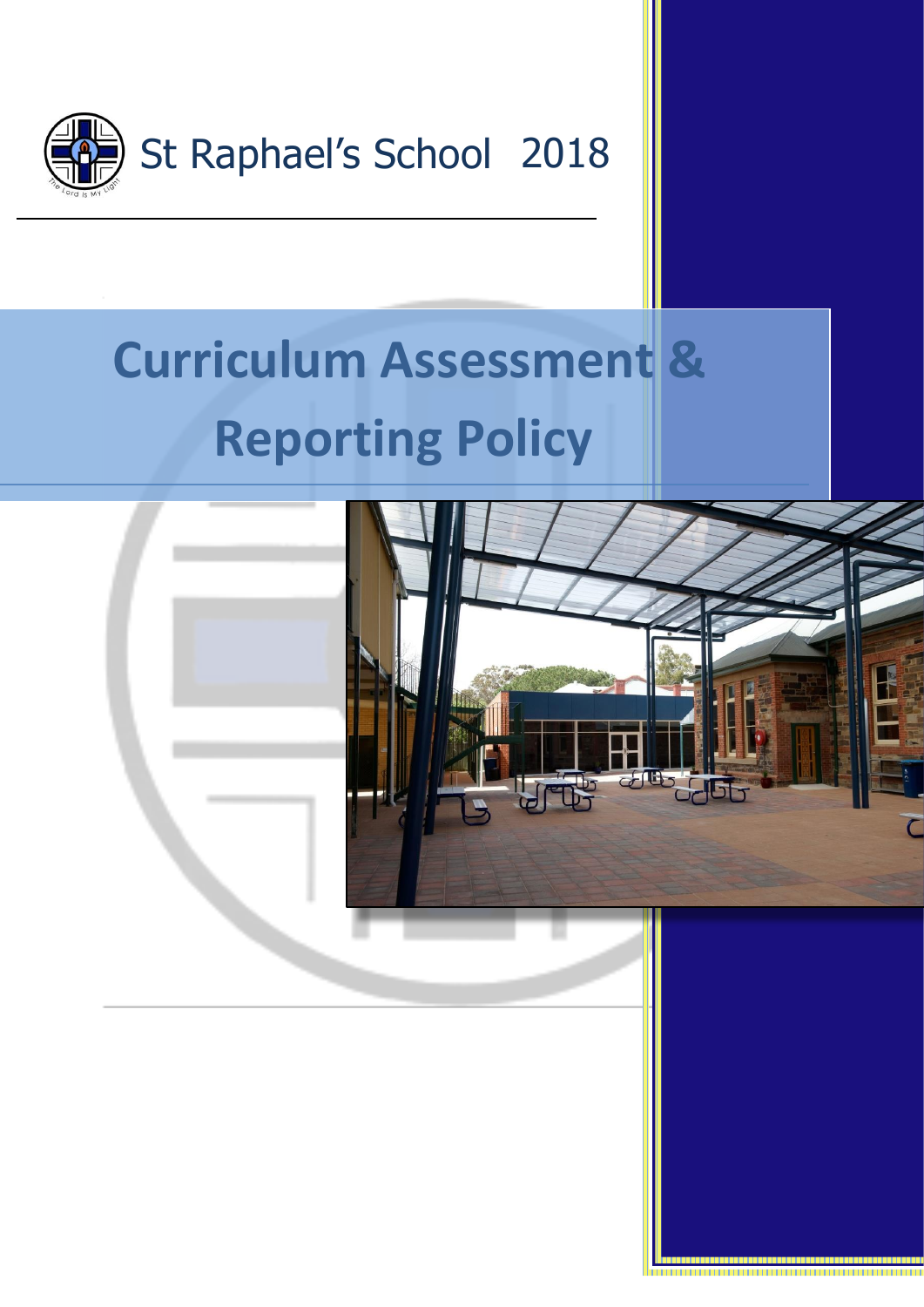

## **1. Purpose:**

The purpose of this policy is to articulate our Curriculum, Assessment and Reporting at St Raphael's School.

## **2. Scope of policy:**

This policy applies to all students at St Raphael's School, Parkside.

## **3. Policy:**

St Raphael's School is committed to:

High Quality Teaching and Learning including curriculum design, assessment and reporting practices, that reflect:

- the mission and vision of Catholic Education
- the Catholic identity, context and culture of the school
- children and young people as competent agents of their own learning
- productive partnerships with parents, caregivers and community

Curriculum design and assessment practices which encompass the principles of:

- Entitlement a rigorous, broad and balanced curriculum that provides opportunities for students to actively participate and exercise agency in their learning
- Equity that all students access age-appropriate and effective learning
- Expectation that high expectations for all students are held, communicated and supported
- Transformation that learning enables students to act, reflect and evaluate their own experiences, growth and personal aspirations

Quality teaching and learning, assessment and reporting practices are framed by and meet the requirements of ACARA curriculum framework

The use of valid and reliable assessment data:

- for the key purpose of improving learning
- is accessible for key stakeholders
- describes and reports on student progress and achievement in relation to the curriculum.

### **4. Definition:**

*Curriculum* – is the knowledge, skills and understanding that teachers are expected to teach and students expected to learn

*Assessment* – is the relationship between the student response to learning opportunities, the evidence of learning that has occurred, and the teacher response in regard to further learning opportunities

*Reporting* – communication of clear, accurate and objective information about student progress and achievement to key stakeholders

*Stakeholders* – students are the key stakeholders in their learning. Other stakeholders include parents and caregivers, teachers, school, sector and government entities, business and industry partners and community groups

*Valid and Reliable Assessment* – assessment that matches what it is intended to assess and the accuracy of the assessment as a measure